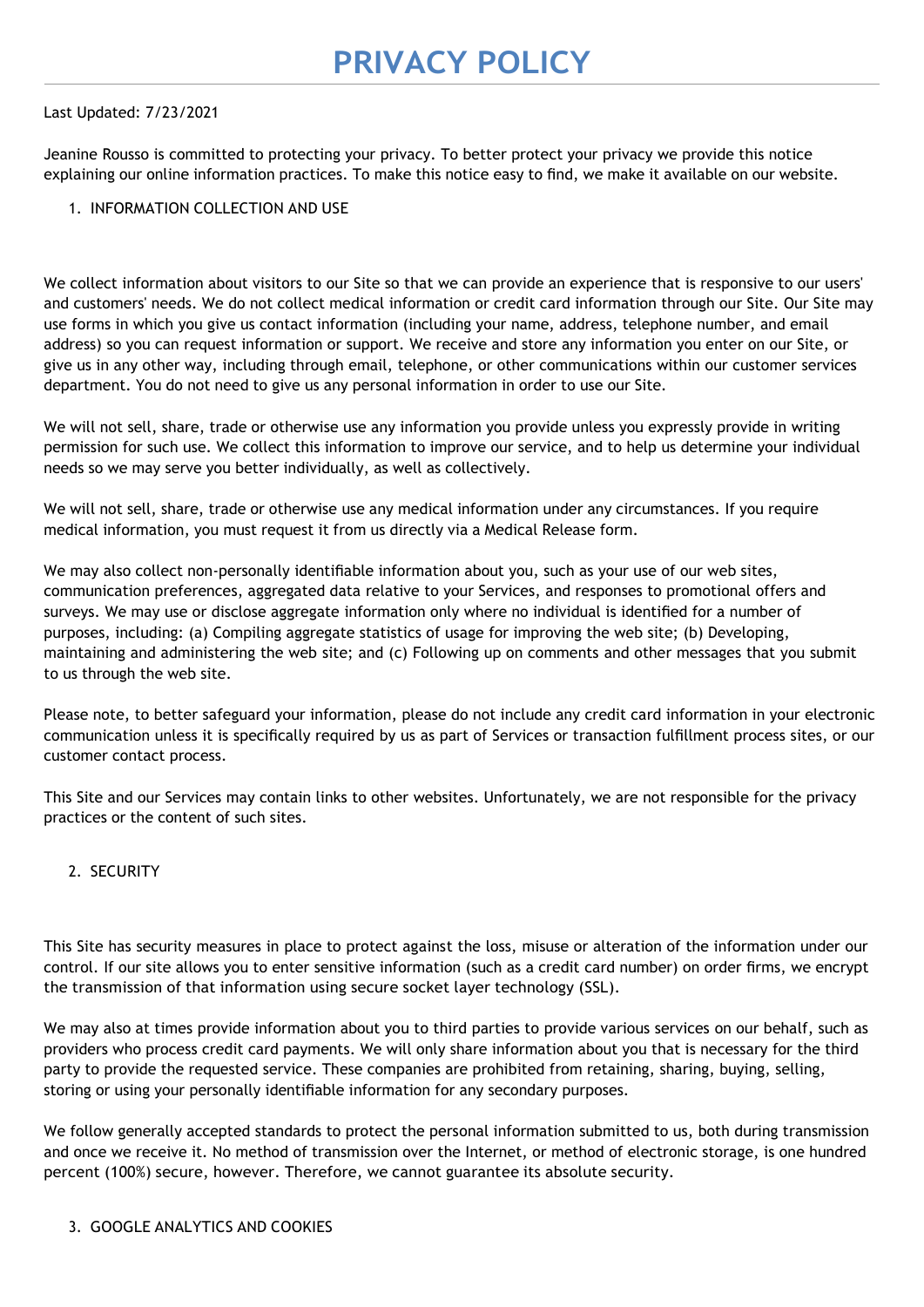We may use a tool called "Google Analytics" to collect information about use of this Site, such as how often users visit the Site, what pages they visit when they do so, and what other sites they used prior to coming to this Site. Google Analytics collects only the IP address assigned to you on the date you visit this Site, rather than your name or other identifying information.

Google Analytics plants a permanent cookie on your web browser to identify you as a unique user the next time you visit this Site. This cookie cannot be used by anyone but Google, Inc. The information generated by the cookie will be transmitted to and stored by Google on servers in the United States.

We use the information received from Google Analytics only to improve services on this Site. We do not combine the information collected through the use of Google Analytics with personally identifiable information.

Google's ability to use and share information collected by Google Analytics about your visits to this Site is restricted by the Google Privacy Policy [http://www.google.com/policies/privacy.](http://www.google.com/policies/privacy) You can prevent Google Analytics from recognizing you on return visits to this Site by disabling the Google Analytics cookie on your browser.

## 4. COLLECTION AND USE OF PERSONAL INFORMATION OF CHILDREN UNDER AGE 13

We are committed to protecting the online privacy of children. In accordance with the Children's Online Privacy Protection Act ("COPPA"), we will not knowingly collect any personally identifiable information from children under the age of thirteen (13) without first obtaining parental consent. Prior to providing any personally identifiable information (your name, email address, address, phone number etc.), children under the age of thirteen (13) must have a parent or legal guardian complete and return (by email or regular mail) a Parental Consent Form to [jeanine@jroussocounseling](mailto:christine_rushford@yahoo.com) or

Jeanine Rousso Counseling 1131 Mack Bayou Road, Ste. E Santa Rosa Beach, FL 32459

The consent form states that the child's "Parent" or "Legal Guardian", by his or her signature, consents to the collection and transfer of the child's personally identifiable information. Consent may be revoked by completing a "Revocation of Parental Consent Form" and sending it to the email or physical mailing address above. In compliance with COPPA, We are sensitive about children consulting with parents or guardians before furnishing personal information or ordering anything online.

It is also our intention to adhere to the Children's Advertising Review Unit (CARU) Guidelines on Internet advertising with its special sensitivities regarding solicitations to children under thirteen (13). We encourage parents/guardians to supervise and join their children in exploring cyberspace.

## 5. TRANSFER OF DATA ABROAD

If you are visiting this Site from a country other than the country in which our servers are located, your communications with us may result in the transfer of information across international boundaries. By visiting this Site and communicating electronically with us, you consent to such transfers.

## 6. COMPLIANCE WITH LAWS AND LAW ENFORCEMENT

We cooperate with government and law enforcement officials and private parties to enforce and comply with the law. We will disclose any information about you to government or law enforcement officials or private parties as we, in our sole discretion, believe necessary or appropriate to respond to claims and legal process (including without limitation subpoenas), to protect our property and rights or the property and rights of a third party, to protect the safety of the public or any person, or to prevent or stop activity we consider to be illegal or unethical. We will also share your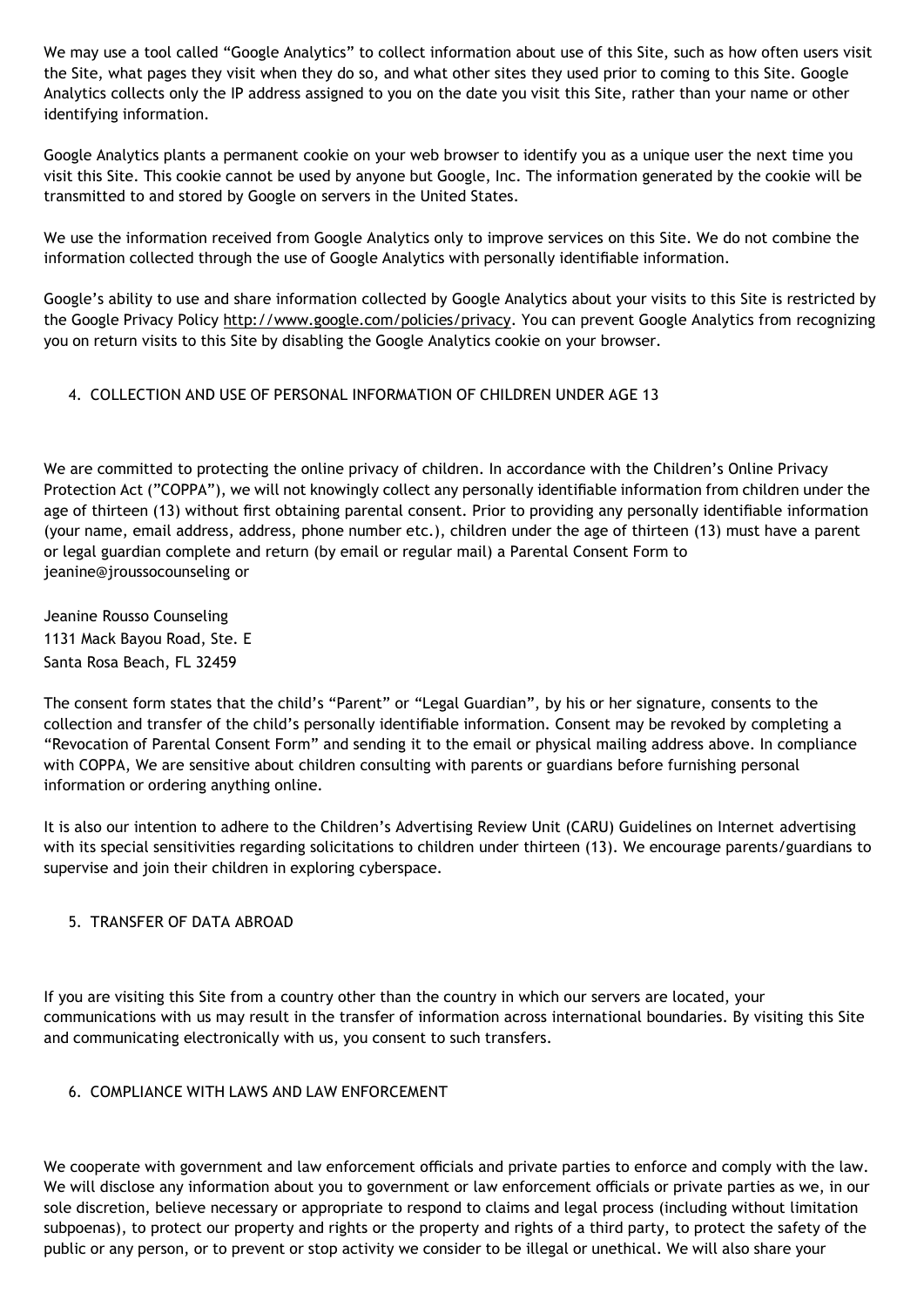information to the extent necessary to comply with ICANN's rules, regulations and policies.

To the extent we are legally permitted to do so, we will take reasonable steps to notify you in the event that we are required to provide your personal information to third parties as part of legal process.

# 7. CHANGES IN OUR PRACTICES

We reserve the right to modify this Privacy Policy at any time. If we decide to change our Privacy Policy, we will post those changes to this Privacy Policy and any other places we deem appropriate, so that you are aware of what information we collect, how we use it, and under what circumstances, if any, we disclose it.

If we make material changes to this Policy, we will notify you here, by email, or by means of a notice on our home page, at least thirty (30) days prior to the implementation of the changes.

# 8. CORRECTING, UPDATING AND REMOVING PERSONAL INFORMATION

You may alter, update or deactivate your account information or opt out of receiving communications from us at any time. You may send an email to [jeanine@jroussocounseling.com](mailto:jeanine@jroussocounseling.com) or you may send mail to Jeanine Rousso Counseling 1131 Mack Bayou Road, Ste. E Santa Rosa Beach, FL 32459

We will respond to your request for access or to modify or deactivate your information withinthirty (30) days.

## 9. MEDICAL PRIVACY NOTICE

This Section describes how medical information about you may be used and disclosed by us and how you can get access to this information. Please review it carefully.

## A. Who Will Follow This Notice?

Health care practitioners who treat you at any of our locations, including employees, volunteers, and members of our, all departments and operating units of our organization, and all medical practices operated us, other members of our workforce, and our business associates.

#### B. Your Medical Information

This Section refers to your "medical information". This means all information that identifies you and relates to your past, present or future physical or mental health or condition including information about payment and billing for the health care services you receive.

C. Our Pledge Regarding Medical Information

We understand that your medical information is personal and we are committed to its protection. We create a record of the care and services you receive to ensure that we are providing quality care and to comply with legal requirements. This notice applies to all your medical information that we maintain, whether created by our staff or others.

We are required by law to give you this notice of our legal duties and privacy practices with respect to your medical information, to follow the terms of this Privacy Notice, and to notify you following a breach of the privacy or security of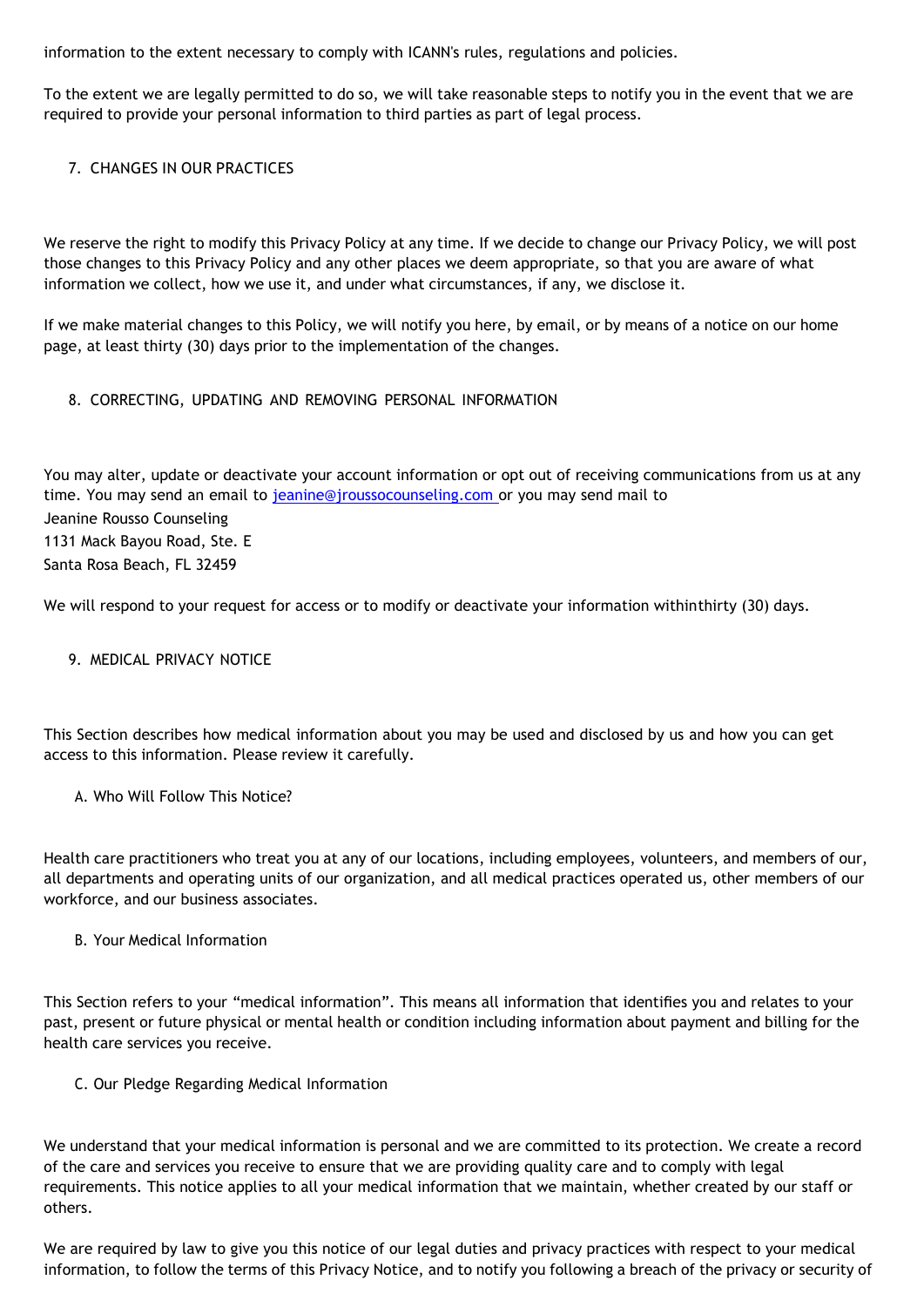your unsecured medical information.

D. How We May Use and Disclose Medical Information About You

For each category of use and disclosure, we will try to give some examples, although not every use or disclosure in the category will be listed.

i. For treatment. We may use your medical information so that we and other health care providers may provide you with medical treatment or services. Different health professionals may also share your medical information in order to coordinate the different services you need. We may disclose your medical information to people outside our offices and/or locations who may be involved in your medical care after you leave our care.

ii. For Payment. We may disclose your medical information so that treatment and services you receive may be billed by us to a third party. For example, your health plan may need to know about treatment you received so they will pay us for the services provided. We may also disclose your medical insurance information to obtain prior approval from your health plan.

iii. For Healthcare Operations Purposes. We may use and disclose your medical information for our internal operations, such as business management, and administrative activities, legal and auditing functions, and insurance-related activities. We may use medical information to make sure that all of our patients receive quality care, such as reviewing our processes or to evaluate the performance of those caring for you. We may also disclose information to doctors, nurses, technicians, and other personnel for review and learning purposes. We may remove information that identifies you from this set of information so others may use it to study healthcare and healthcare delivery without learning a specific patient's identity. Under certain circumstances, we may disclose your medical information for the health care operations of other health care providers.

iv. Health Information Exchange. We may participate in Regional Health Information Organization ("RHIO") which arranges for the electronic exchange of health information among health care providers in the state where we are located. We may exchange your health information electronically through RHIO for the purposes described in this Notice. You have the right to request that your information not be included in this exchange.

v. Individuals Involved In Your Care or Payment of Your Care. We may release your medical information to a friend or family member who is involved in your medical care, or to someone who helped pay for your care.

vi. Notification. We may release your medical information to notify a family member, personal representative or another person responsible for your care of your location, general condition, or death. We also may release your medical information for certain disaster relief purposes.

vii. Contacts. We may contact you to provide appointment reminders, information about treatment alternatives, or other health related benefits and services that may be of interest to you.

viii. Worker's Compensation. We may release medical information about you for worker's compensation or similar programs, which provide benefits for work related injuries or illnesses.

ix. Mental Health Information. State laws create specific requirements for the release of mental health records. We will obtain your specific authorization to release mental medical information when required by these laws.

x. Drug & Alcohol Treatment Records. Specific rules apply to the release of certain drug and alcohol program records, and we will obtain your specific authorization to release those records as required by Federal regulation 42 CFR, Part 2.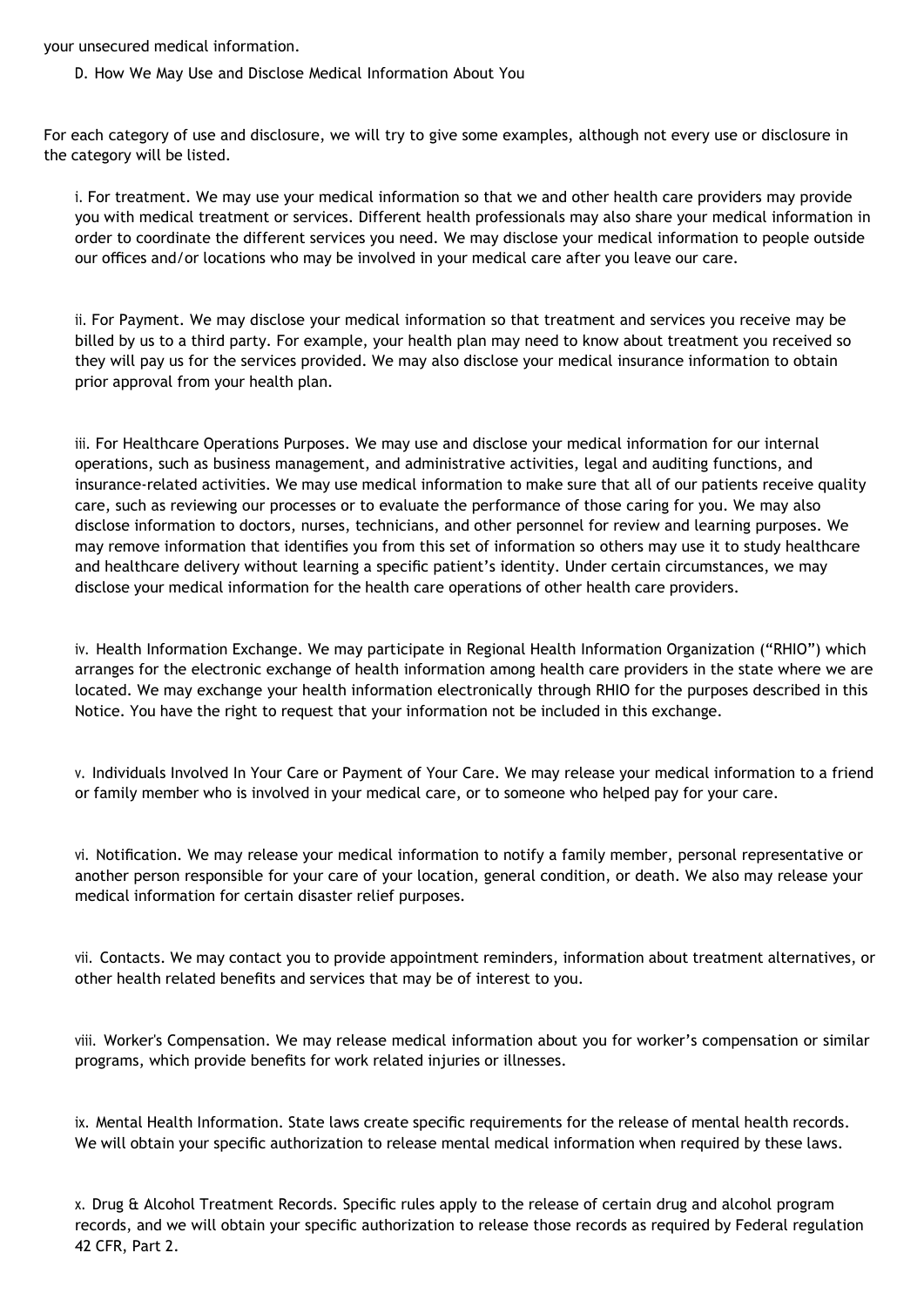xi. Miscellaneous. We may use or disclose your medical information without your prior authorization for several other reasons. Subject to certain requirements, we may give out your medical information without prior authorization for public health purposes, abuse or neglect reporting, health oversight audits or inspections, research studies, funeral arrangements, Coroner's investigations, organ donation, and emergencies. We also may disclose medical information when required by law in response to a request from law enforcement in specific circumstances, for specialized government functions including correctional, military or national security purposes, in response to valid judicial or administrative orders or to avoid a serious health threat. Additional specific rules may apply to mental health records.

xii. Other Disclosures. Other uses and disclosures not described above will be made only with your written authorization. For example, we require your signed authorization for uses and disclosure that constitute the sale of your medical information and for most uses and disclosures of psychotherapy notes. Additionally, we will not use or disclose your medical information for marketing purposes unless we have a signed authorization from you except that an authorization will not be required if (a) a communication occurs face-to-face; (b) consists of marketing gifts of nominal value. You may revoke your authorization at any time unless we have relied on your authorization or your authorization was required as a condition of obtaining health care services.

E. Your Rights Regarding Medical Information About You

i. Right to Inspect and Copy. In most cases you have the right to inspect or receive a copy of your medical information (or have a copy provided to an individual whom you designate) when you submit a written request. If your medical record is maintained electronically in a designated record set, you have the right to request a copy of the information in an electronic form and format. We may deny your request in certain circumstances. If you are denied access to your medical information, you may appeal.

ii.Right to Amend. If you believe the information in your record is incorrect or incomplete, you have the right to request an addendum be added to your record by submitting a written request giving your reason. We may deny your request under certain circumstances. If we deny it, we may advise you in writing of the reason or explain your rights to submit a statement of explanation.

iii. Right to an Accounting of Disclosure. You have the right to a list of those instances where we have disclosed your medical information other than for treatment, payment, healthcare operations, or where a disclosure was specifically authorized., for the Hospital's directory, to persons involved in your care, and certain other limited situations. To request an accounting of disclosures, you must submit a written request to our Support Department.

iv. Right to a Paper Copy of this Notice. If this notice was sent to you electronically you have a right to a paper copy of this notice. You may request that we send other communications of protected health information by alternative means, or to an alternative location. This request must be made in writing to the person listed below in Section 13. We are required to accommodate only reasonable requests. Please specify in your correspondence exactly how you want us to communicate with you; and if you are directing us to send it to a particular place, the contact/address information.

v. Right to Request Restrictions. You may request in writing that we not use or disclose your medical information except when specifically authorized by you, when required by law, or in an emergency. Except in the case of certain requests related to disclosures to health plans, we are not required by law to agree to your request, but we will consider the request. We will inform you of our decision.

vi. Right to Request Restrictions on Disclosures to Health Plans. You may request in writing that we restrict disclosures of your medical information to a health plan for purposes of carrying out payment or healthcare operations if the disclosure is not required by law and the medical information pertains solely to a health care